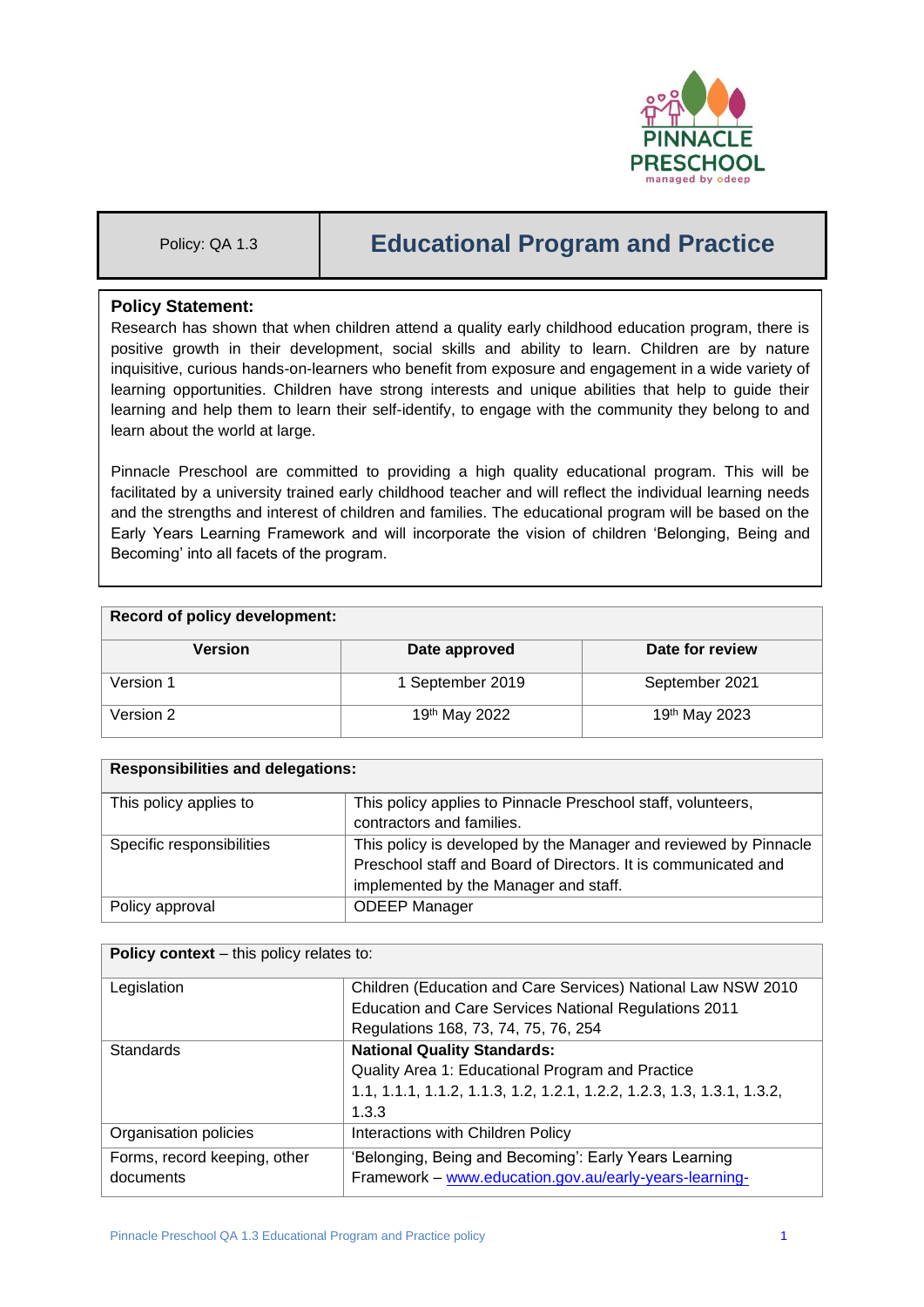

| framework<br>Pinnacle Preschool Quality Improvement Plan |
|----------------------------------------------------------|
| Pinnacle Preschool Educational Program                   |

Under the Children (Education and Care Services) National Law and the Education and Care Services National Regulations, approved services must base their educational program on an approved learning framework. The Early Years Learning Framework is endorsed for use and the educational program at Pinnacle Preschool will use this framework to develop a high quality educational program, inclusive of the following:

- Individual interests and strength of children will be used as a basis of the program;
- Collaborative practice with families / carers will provide culturally relevant programs that reflect the values, beliefs and traditions of their family and community
- The program will set high expectations for children in the five learning outcome areas and document learning reflecting these areas of learning;
	- *Children have a strong sense of identity*
	- *Children are connected with and contribute to their World*
	- *Children have a strong sense of wellbeing*
	- *Children are confident and involved learners*
	- *Children are effective communicators*
- Reflection of children's learning, interactions, relationships, teaching practices and the impacts of the environment on learning will be an ongoing process of evaluation.
- Play will be used as the platform for children's learning
- Continual development of professional skills to ensure knowledge and skills are continually improving
- A focus on the importance of building positive relationships with families and children in order to positively influence learning outcomes.
- A strong focus on inclusion and providing each individual child with opportunities and equal access to the learning environment and program.
- The physical environment will foster creativity, be aesthetically pleasing and a calm environment where children have the opportunity to thrive, learn and feel at home
- Educators will use their professional judgement, experience and individual strengths and interest to foster a love of learning.

**Procedures:**

#### **Pinnacle Preschool management / nominated supervisor:**

- Will ensure that a high quality, educational program is delivered to children each day of operation of Pinnacle Preschool
- Will provide relevant training and professional development opportunities to staff to ensure staff remain up to date on the industry practices and have the opportunity to grow their skills as a professional.
- Will ensure that appropriate modifications are made so that children with additional learning needs can be included into the educational program

## **Pinnacle Preschool staff:**